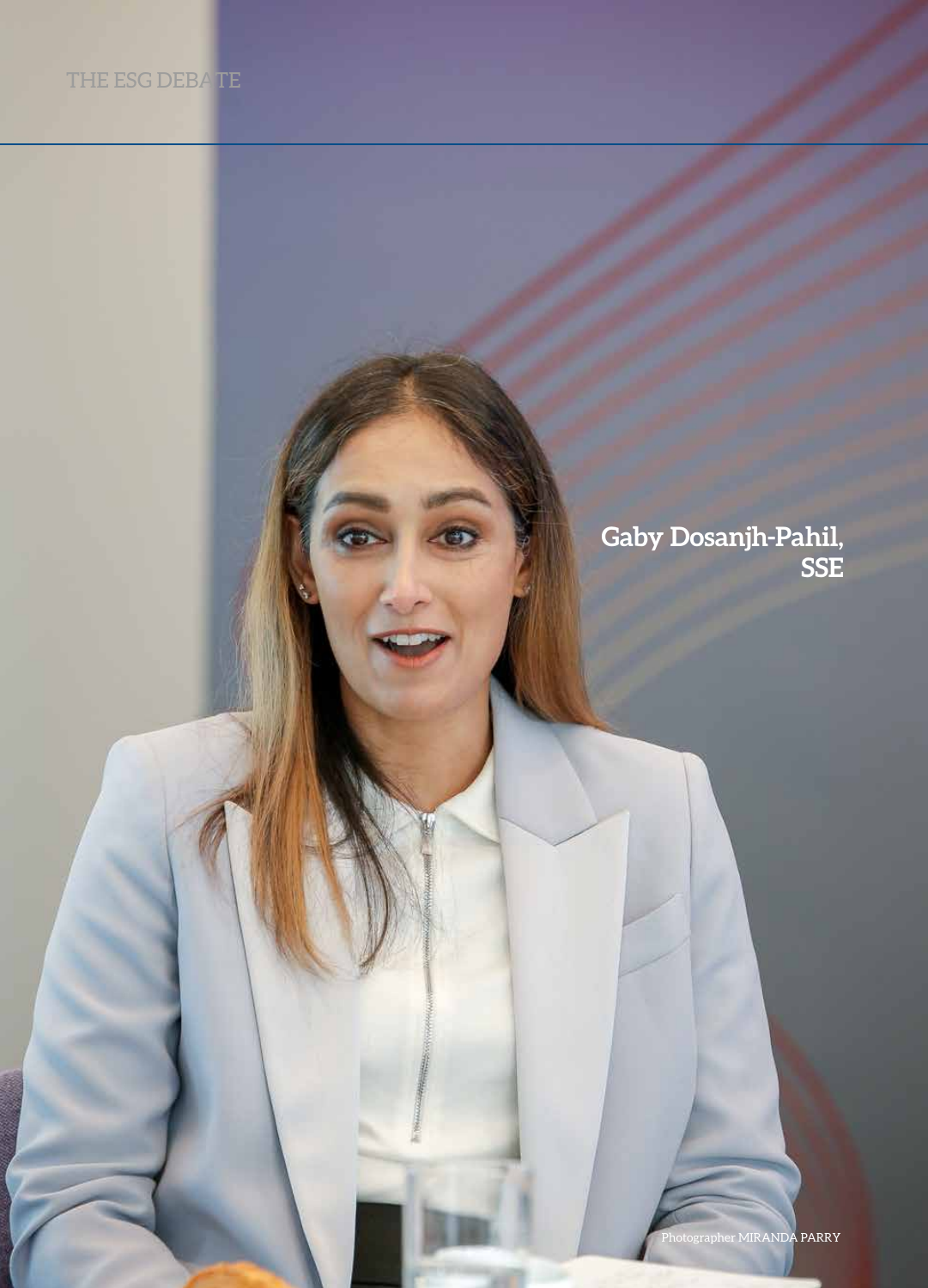# **Balancing growth and risk**

**As environmental, social and governance risks dominate the corporate agenda, a group of senior GCs recently debated how to balance the need for growth with correct conduct CLAIRE SLATER**

s part of an ongoing series of<br>thought leadership roundtables<br>and webinars we have been hostin<br>with Paul Hastings before, during<br>and after lockdown, we were<br>delighted to finally have an in-person debate s part of an ongoing series of thought leadership roundtables and webinars we have been hosting with Paul Hastings before, during and after lockdown, we were at Paul Hastings' London office in November. We gathered together leading general counsel (GCs) and Paul Hastings partners to discuss the role the legal team within corporates plays in advising the board on major risks – particularly environmental, social and governance (ESG) concerns – without stifling healthy growth.

The session examined how businesses are facing a significant number of challenges and opportunities, and the senior in-house counsel present discussed some of the specific challenges they are facing, including re-aligning to e-commerce, re-establishing supply chains, taking advantage of excess liquidity to drive strategic M&A, responding to new ESG demands from investors and stakeholders and responding to an evolving legal and regulatory landscape.

\*\*\*

**Derwin Jenkinson, Paul Hastings:** We are here to talk about the role of general counsel and legal heads in balancing growth and risks. To some extent that dual responsibility continues as it always has, ranging across negotiation of M&A transactions and new customer or supplier agreements, to managing contractual and other legal liabilities and compliance functions. But the focus on ESG is having a significant effect on how the role is performed. The duty of directors remains to promote the success of a company for the benefit of its shareholders – and the legal function has a role in supporting that. However, increasingly it falls to legal heads to develop and implement policies that have a broader set of accountability metrics. At the same time

market trends such as digitalisation and supply chain management create new challenges and opportunities for the legal function to manage legal risk and support corporate growth.

**Alex Leitch, Paul Hastings:** I am a litigation lawyer, so I, inevitably, tend to look at things from the perspective of risk rather than growth. From a GC perspective, one of the difficulties as regards ESG is that there are no consistent standards or metrics for developing a compliance programme and working out where traditional compliance programmes intersect with ESG, and trying to make sure that you stay on the right side of the line in relation to any regulatory or civil litigation risk.

**Nina Moffatt, Paul Hastings:** When I speak to lawyers, the tension that exists is how you create policies and procedures (in areas such as ESG and digitalisation) in a way that gives flexibility to the business, but also acknowledges  $\blacktriangleright$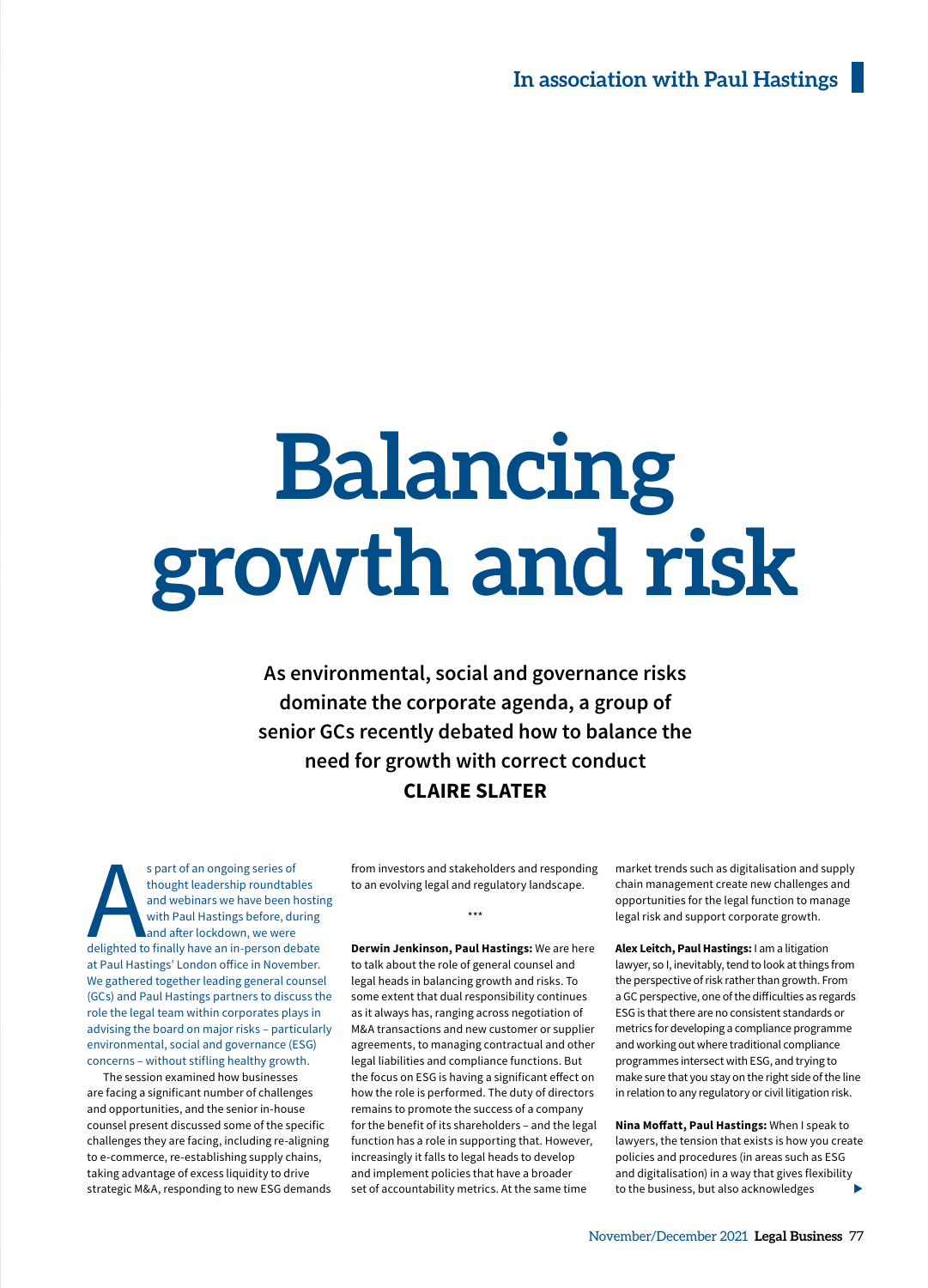

**Alessandro Galtieri, Colt Group:** There are many standards, but they keep changing allowing people to pick the best ones



**Daniel Gabriel, Accenture:** ESG principles are now an important part of compliance

 $\blacktriangleright$  and safeguards against related risks. This is a really interesting and challenging topic in developing legal areas such as ESG.

#### *Mark McAteer, Legal Business: How has ESG affected your legal function in the context of supporting growth opportunities for your business?*

**Gaby Dosanjh-Pahil, SSE:** In terms of ESG, SSE has always had a big focus on sustainability and we are leading on the renewables side of things. We had a greenprint that was very similar to the government's green paper, which was launched after our greenprint, and we also sponsored the COP as well. SSE is taking the renewable business very seriously and is currently developing the largest offshore wind farm in the world.

From an ESG perspective, the concern for me from a disputes and financial crime perspective is going international, which is something SSE has not previously done. We have a joint venture in Japan at the moment, and we are looking internationally on other aspects as well. We are dealing with different third parties and jurisdictions, so we are trying to get on the front foot in how we manage that escalation of risk.

**Tess Bridgman, Cory:** For our business, and particularly my function, there have been two major areas – one is about reporting, and the other is about growth. There has been a real increased focus on ESG. We are in the environmental management space, so a bit like SSE, we live and breathe environmental matters.

In terms of taking a step up in things like our data collection and our target setting, there has been a real pressure to improve every year. This year, we topped our sector in Global ESG Benchmark for Real Assets (GRESB), which is the infrastructure and real estate asset scoring assessment. We were also the best performing asset for our shareholders, which they were incredibly proud of.

On the growth side of the business, it has meant that ESG, and particularly carbon, is now front and centre of what we are doing. We have

recently announced that we hope to develop a carbon capture facility on our existing energy from waste facility, as well as at the new energy from waste facility we're developing right next door. Our primary purpose is not to produce power, but to manage waste. Our team is involved right at the early stages of that at the strategy level. I know that you can look at it in terms of fear and risk, but I really see it as a massive opportunity.

**Alessandro Galtieri, Colt Group:** There are so many standards, but they also keep changing. We were having a discussion with our auditors to the extent of which set of reporting standards to use. Certain industries will be going for certain standards, which then may end up being changed. There is still a lot of uncertainty, and of ability for people to do a certain amount of greenwashing, to the extent that they can jump

**'SSE is taking the renewable business very seriously and is currently developing the largest offshore wind farm in the world.'** Gaby Dosanjh-Pahil, SSE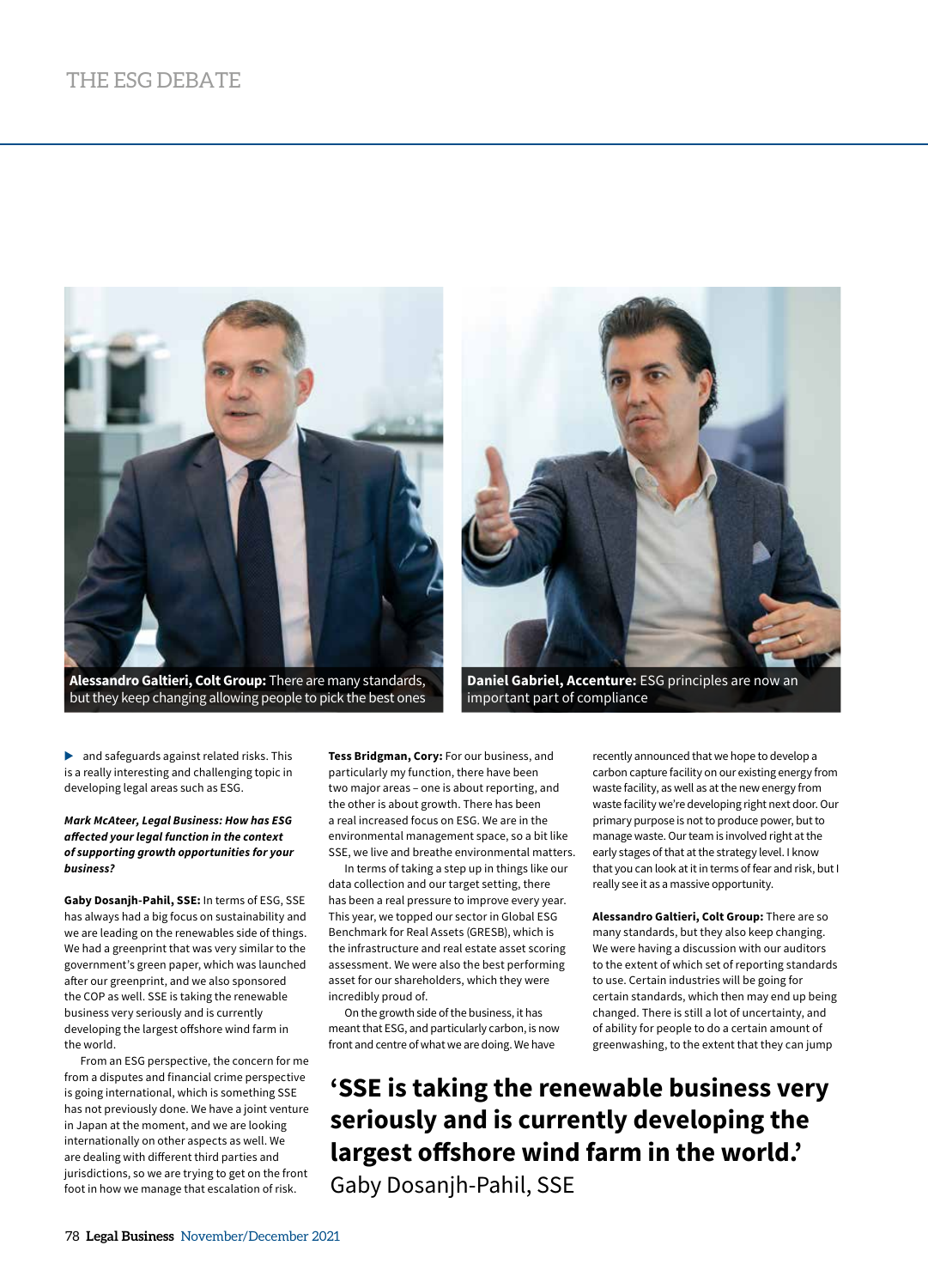from one standard to the other, ostensibly in order to choose the 'best' one.

#### *Mark McAteer: How has it become the responsibility of the legal function to persuade the c suite that greenwashing is not a good idea?*

**Tess Bridgman:** It has been quite easy for me, but perhaps the size and nature of the company makes it a lot easier. I am part of the c suite, and the same eight people are involved in everything in this company. Your shareholders are a phone call away. Somewhere like SSE probably has multiple layers.

**Gaby Dosanjh-Pahil:** We do have lots of layers, but we have lots of engagement from the top. There is lots of communication. We are taking this extremely seriously. There is a pretty good flow from the policies at the top and how they work their way down.

**Alessandro Galtieri:** Legal is unique as a function. We are at the coalface because we deal with the BAU contracts that get the revenue in, but we also inform the strategy, analyse major risks and do the horizon scanning. We can see how the strategy can be translated into changes to terms and conditions, for instance, which have a green impact. We also see the other way around, where there are operational issues that might create a reputational risk, which at strategic level needs to be seen by the board, or at least by the c suite.

**Daniel Gabriel, Accenture:** Accenture is in a little bit of a unique position because we are selling services that are sustainable focused, and we are selling ESG services to the public. We have a focus from a customer perspective, and so our stakeholders, who are not just our customers, but also our investors and employees, are demanding that we focus on ESG. It is extremely important from a company perspective, externally facing.

I have this external internal focus. Externally, our CEO Julie Sweet does not take much convincing. She has a 2025 carbon zero, net zero focus, and we are going to get there. There are a lot of other discussions internally around compliance. Compliance is a massive issue, so I am now about to create a brand new centre of excellence around compliance within Accenture looking at all the different aspects of compliance. Suddenly, compliance is not just what we used to

**'We are lucky that we have people on the ground who are familiar with difficult jurisdictions, but if it is too risky for us, we will not do it.'**  Samantha Thompson, Anglo American

call it. It is bringing ESG principles into that now. Responsible business is major for us.

**Gaby Dosanjh-Pahil:** It has become the norm from shareholders and investors. They are demanding that, as an organisation, we take responsibility and lead on this side of things.

**Daniel Gabriel:** Years ago, we used to have the Global Compact, so we used to just focus on that. We used to submit RFPs, and the question would be 'Are you complying with the Global Compact?' You ticked it and you were a member of the Global Compact. Everyone ticked the box and said thank you, and that was it.

**Alex Leitch:** Gaby made the point about developing the business internationally. Daniel, you also made the point about this being a tick box exercise historically. For those businesses that have a significant international footprint or a group of international counterparties, managing your counterparty risk from an ESG issue is very important because, if that text of the new EU Directive on ESG is enacted, to illustrate the point,



it imposes an element of 'vicarious responsibility' on a business for the actions of those in your value chain upstream and downstream.

If I were sitting in a developing country, there is a breadth of questions that could be asked. Not everybody is going to be socialised particularly in developing economic nations in the way that we are becoming socialised to these issues. How do you manage these conversations with your counterparties in such countries?

**Samantha Thompson, Anglo American:** We

want to be on the front foot, so we are not waiting for this directive to be enacted. For example, there is work ongoing now in relation to how we get our ESG-related due diligence right in our supply chains. Our reputation matters a lot. If we come across a country or counterparty that has too much risk, it will factor into the decision-making process.

Again, in the decision-making process [it] is more and more clear that it is full impact decisionmaking. It is purpose driven, and so the ESG factors are taken into account in the governance. We are lucky that we have people on the ground  $\blacktriangleright$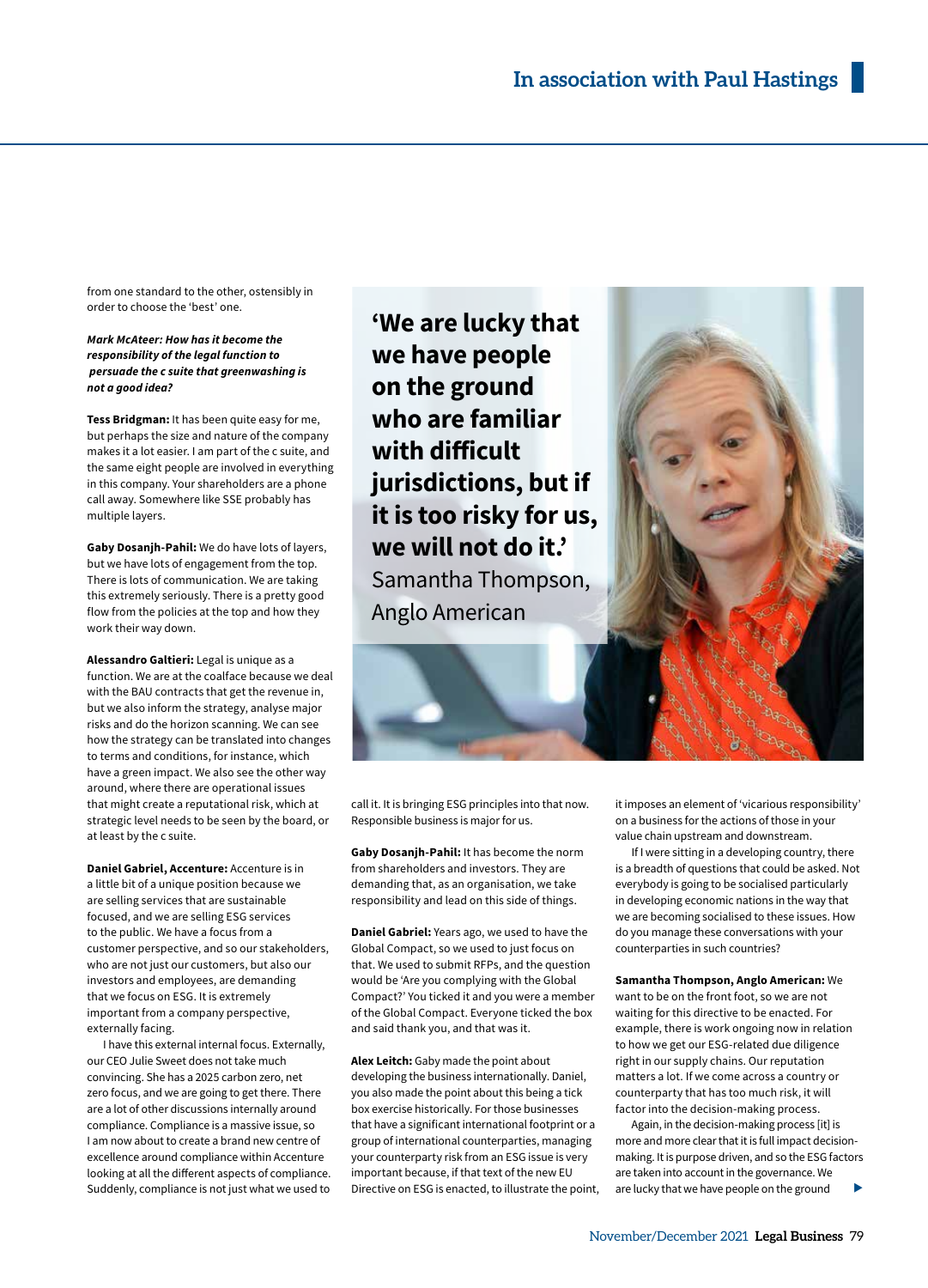

**Nayeem Syed, London Stock Exchange Group:** ESG is about sustainability across a number of dimensions



**Derwin Jenkinson, Paul Hastings:** Digitalisation brings with it rapidly developing areas of law

 $\blacktriangleright$  who are familiar with difficult jurisdictions, but if it is too risky for us, we will not do it.

**Gaby Dosanjh-Pahil:** We are the same. We have factored that into our model as well.

**Tess Bridgman:** We do not do a lot of offshore or cross-border transactions, but we occasionally do in terms of procurement. It probably again goes to the size of the company and how we are able to make decisions.

For example, when developing the new Riverside Energy Park where we need more barges and containers, we are going to ask what the ESG controls are like at barge yards and if, due to capacity issues, we are going to have to revisit past decisions not to use a yard. If we have to revisit that decision, what kind of things are we going to need to put in place to get ourselves comfortable with something if we were not comfortable with it before? We have not got there yet.

**Derwin Jenkinson:** There is absolutely a new level of focus on procurement and supply chain management. Even in finance contracts, which are one step removed, there's much more awareness now of the cross-default risks, such as force majeure, sanctions or anti-money

laundering and bribery provisions being triggered by supply chain counterparties. It's a significant challenge to manage when issues do arise, as has been the case during the pandemic as well as, for example, unexpected breach of modern slavery laws in long manufacturing supply chains. When it falls to a GC to determine whether to notify the lenders that a default has occurred, which may be on billions of debt, that's a very difficult and uncomfortable judgement to have to make.

**Alessandro Galtieri:** The role of business has always been to make profit within the rules. We are seeing a shifting of these rules. Some of them may not be black and white, but they are also societal rules. There is a societal permission to operate that companies have, which would be very costly for companies to lose.

**Nayeem Syed, London Stock Exchange Group:** ESG is about sustainability across a number of dimensions. ESG fits well with a long-term approach to risk management.

**Samantha Thompson:** We cannot afford to be simply reactive as businesses. We have to be proactive about some things, and that means

we have to try some things, such as technology, that perhaps will not work or become the mainstream solution. It is difficult for some investors, but there is a bit of a mindset shifting in that people are realising that it is not simply about returns to shareholders only anymore.

**Nayeem Syed:** There is balance required between doing everything yourself and asking others to support you whether that is outsourcing or partnering with third parties. From a risk perspective, once it is outside your perimeter, you cannot fully control directly all outcomes even though you retain responsibility. You have to employ a range of mechanisms to manage your risk, sometimes contractual and sometimes relationship driven.

**Nina Moffatt:** In developing policies and procedures, it is important to recognise a risk-based approach. The way you implement that is to recognise that all of your suppliers or customers are not the same. The risks posed are different. You have to recognise that it is not a one-size-fits-all approach. The best compliance programmes are ones that recognise difference, and therefore implement risk scoring appropriately.